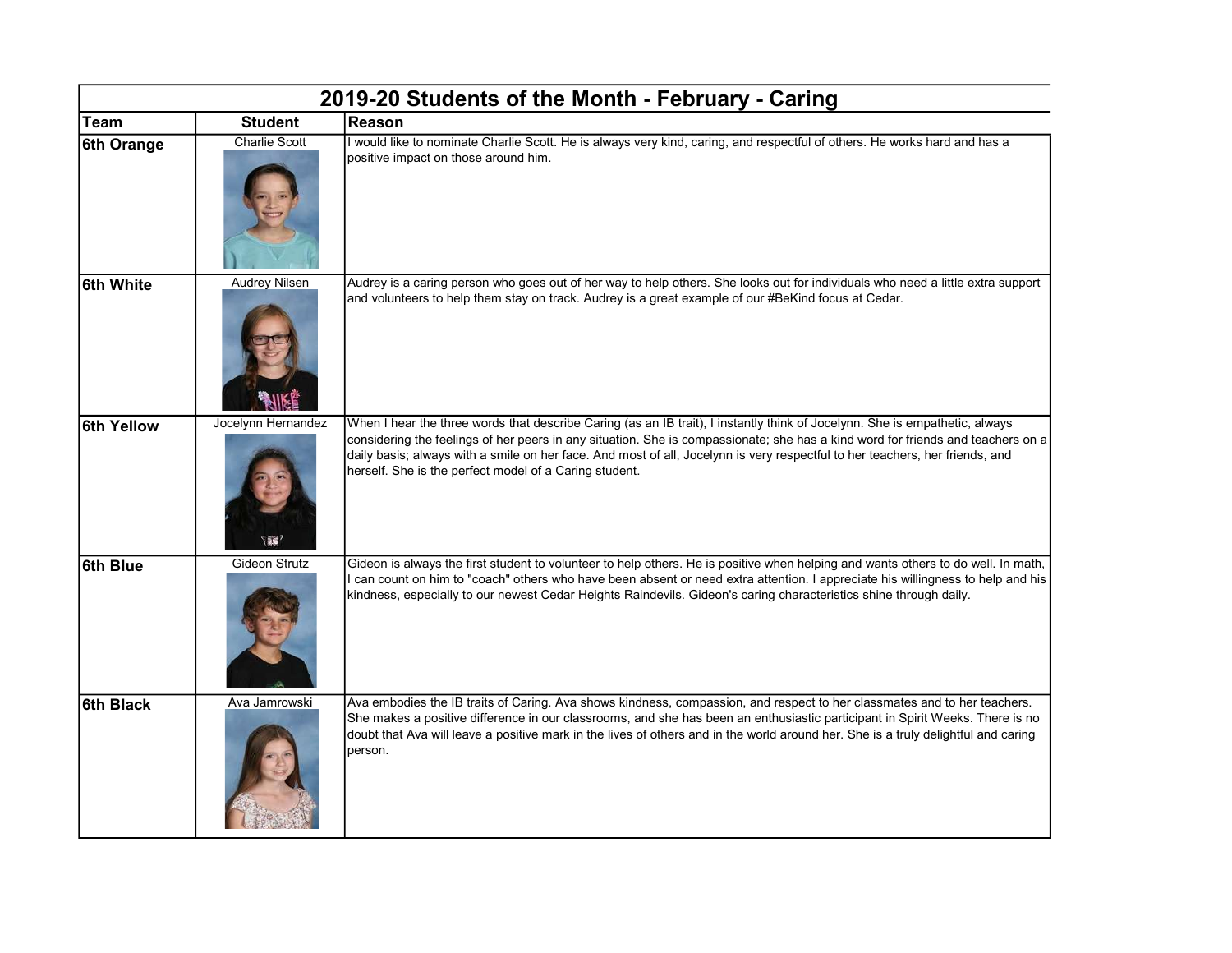| 7th White        | <b>Grace Smith</b> | Grace demonstrates the trait of caring through her actions and quiet leadership. She shows compassion to those around her,                                                                                                                                                                                                                                                                                                                                                                                                                                                                                                  |
|------------------|--------------------|-----------------------------------------------------------------------------------------------------------------------------------------------------------------------------------------------------------------------------------------------------------------------------------------------------------------------------------------------------------------------------------------------------------------------------------------------------------------------------------------------------------------------------------------------------------------------------------------------------------------------------|
|                  |                    | seeking to understand what they may be going through. Grace's kind words and actions make a positive difference at Cedar<br>Heights.                                                                                                                                                                                                                                                                                                                                                                                                                                                                                        |
| <b>7th Black</b> | Dylan Alexander    | Dylan consistently shows compassion and empathy for the students around him. He works hard to be a positive presence in<br>class and makes a difference with those around him. Dylan is a great example of a caring student who always helps others in                                                                                                                                                                                                                                                                                                                                                                      |
|                  |                    | the hallway or in class when he sees them struggling. His attitude and positivity is infectious and he brings a smile to students<br>he works with.                                                                                                                                                                                                                                                                                                                                                                                                                                                                         |
| 7th Orange       | Jonathan Venable   | Jonathan is consisitently willing to help others, and he makes people feel good. Sometimes it is with his "Mr. Cain" like humor<br>and other times it is his thoughfulness. Jonathan picks up materials for his tablemates, edits or provides academic support,<br>and contributes to classroom conversations. While he demonstrates outstanding student skills, it is his commitment to making<br>a positive differnce in his classroom environments that shines above all. Our challenge to you Jonathan, is to extend that<br>committment to making Cedar Heights a better place by serving as a Cedar Leader next year. |